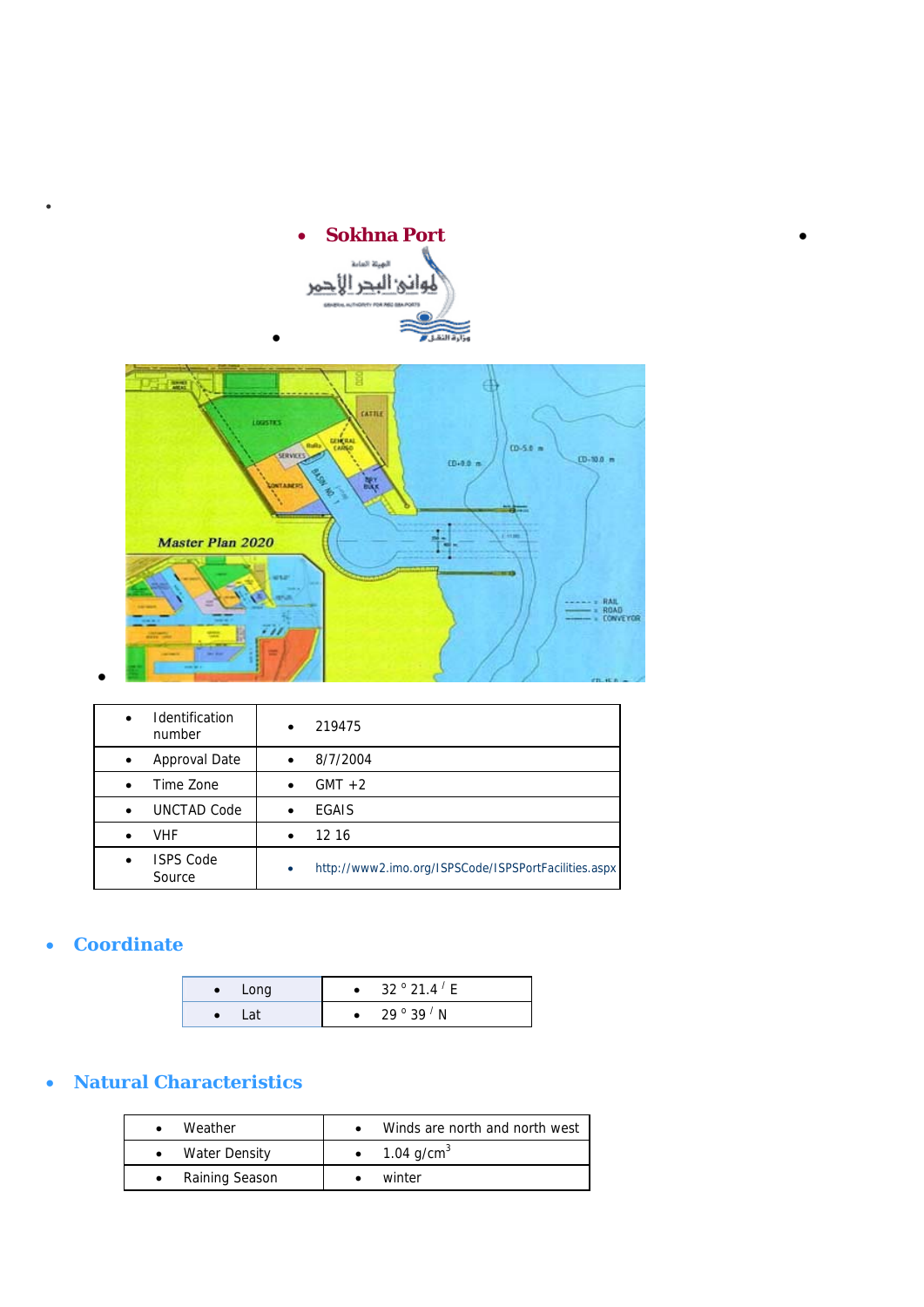|  | Tidal range and flow: | 1.2 m. to 2.1 m. |
|--|-----------------------|------------------|
|--|-----------------------|------------------|

## **Port Description**

It is the port of 21st century. It is considered one of the recent ports that were established by B.O.T system. It is managed via logistic centers. It is regarded as one of the huge national projects. It is also the result of planning, regular executing for an important phase concerning the position of Egypt on the map. It is considered the first comprehensive and multi purpose hub port. It comes under what is called "Third Generation ports" to serve export and import operations of general cargo, bulk and container handling. It is also equipped with ultimate technology.

#### **Location of the port**

It is located on the western coast of Suez gulf, on a distance 22.3 km2 and away from Suez city 43 km.

## **Port Specifications**

| Total Area         | 87.8 km <sup>2</sup> . (87818000 m <sup>2</sup> ) |
|--------------------|---------------------------------------------------|
| Water Area         | 65.5 km <sup>2</sup> . (65518000 m <sup>2</sup> ) |
| Land Area          | 22.3 km <sup>2</sup> . (2230000 m <sup>2</sup> )  |
| Maximum Port Width | 5.5 km <sup>2</sup> (5500000 m <sup>2</sup> ).    |

Maximum Capacity 6 million ton/year:

- General Cargo 3 million ton/year
- Bulk 3 million ton/year
- TEU Capacity :450000 TEUs /year

## **Navigation Features**

#### **Navigation Channels**

Entrance channel of length 3650m. and width 250m. depth from 18m. up to 17m. in an entrance of diameter 560m. with a draft of 17m.

#### **Pilotage**

Pilotage is compulsory in the port.

#### **Pilots**